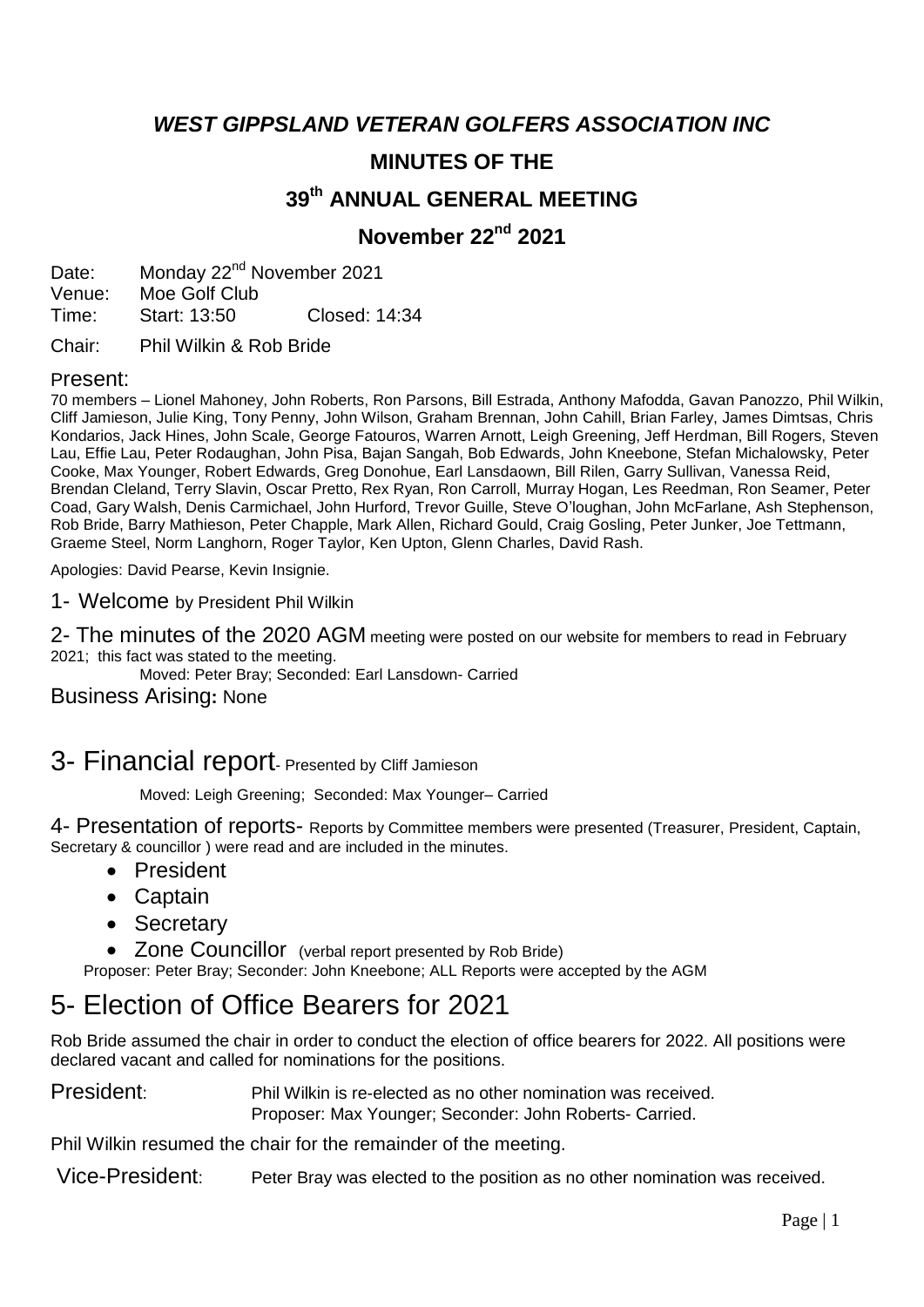|               | Proposer: Earl Lansdown; Seconder: Cliff Jamieson- Carried.                                                                     |  |
|---------------|---------------------------------------------------------------------------------------------------------------------------------|--|
| Captain:      | David Rash is re-elected as no other nomination was received.<br>Proposer: Cliff Jamieson; Seconder: Julie King- Carried.       |  |
| Vice-Captain: | Tony Mafodda was elected to the position as no other nomination was received.                                                   |  |
|               | Proposer: Max Younger; Seconder: Phil Wilkin- Carried.                                                                          |  |
| Treasurer:    | Cliff Jamieson is re-elected as no other nominations were received.<br>Proposer: Bill Estrada; Seconder: Tony Mafodda- Carried. |  |
| Secretary:    | Bill Estrada is re-elected as no other nominations were received.<br>Proposer: Leigh Greening; Seconder: Tony Mafodda- Carried. |  |
|               |                                                                                                                                 |  |

Assistant Secretary/ Treasurer: No nomination was received but the search for a candidate will be undertaken.

All position nominations were accepted by nominees; the election of the committee was carried unanimously by members.

# **New Committee for 2021:**

| President:                                   | <b>Phil Wilkin</b>    |
|----------------------------------------------|-----------------------|
| <b>Vice-President:</b>                       | <b>Peter Bray</b>     |
| Captain:                                     | David Rash            |
| Vice-Captain:                                | <b>Tony Mafodda</b>   |
| Treasurer:                                   | <b>Cliff Jamieson</b> |
| Secretary:                                   | <b>Bill Estrada</b>   |
| <b>Assistant Secretary/Treasurer: Vacant</b> |                       |

# 6- General Business

### Sponsorship

4 Major sponsorships have been agreed for 2022 including:

- 1- Latrobe Valley Village has agreed to sponsoring 3 events (Yallourn Moe & Trafalgar) to the value of \$400 each and also to have an aggregate trophy for the 3 events to the value of \$300 (\$200 winner & \$100 R-UP); since the agreement the CEO has resigned so changes may be possible.
- 2- Latrobe Valley Funeral Services will sponsor 2 events to the value of \$400 each; thank you to Peter Bray for his great work in obtaining this and Traralgon GC sponsorships to the value of \$610 for the 2 events to be hosted by Traralgon GC
- 3- Drummonds Traralgon has agreed to sponsor 2 events to the value of \$400 each

### Membership and Competition Fees for 2022

The Membership fee and competition fee will remain as follows:

Membership fee \$15.00 and \$10 for members joining after June 2022.

Competition fee \$25.00 except for the Christmas event which shall be \$30.00 and 100% of the fee will go to the host club of the event.

Moved: Tony Penny; seconder: Julie King; Carried

2022 Schedule- winter break- The 2021 winter break was welcomed by most members, however the evaluation was not clear due to Covid-19 lockdowns so it will be necessary to evaluate next year's winter break to make decision for the future. The evaluation task will be done by the Committee by October 2022 before scheduling the events for 2023.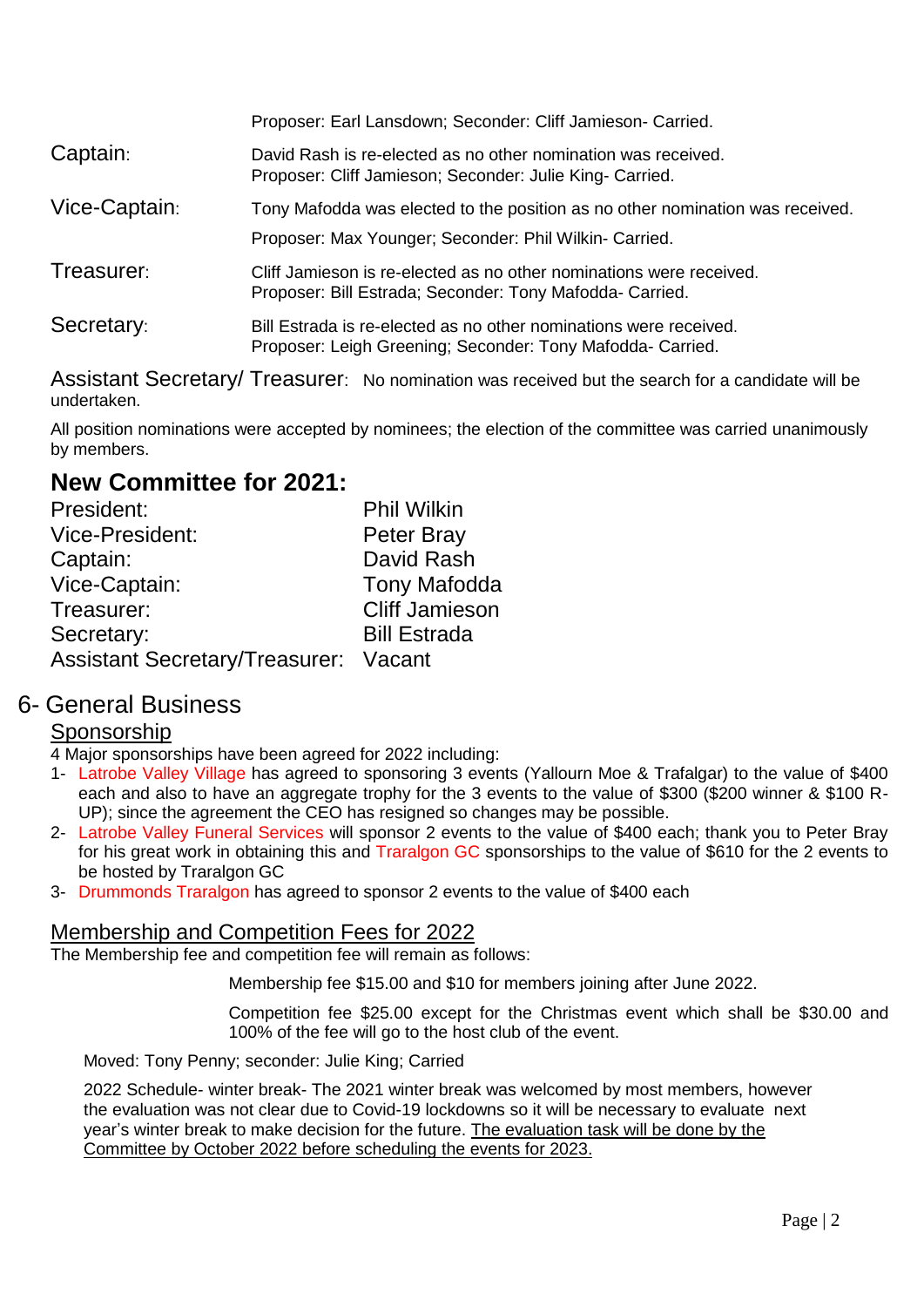The VVGA has developed a website [www.vvga.org.au](http://www.vvga.org.au/) and the Parmaker booklet will no longer be printed. All information regarding the 21 Victorian Districts and information regarding other VETS organisations around Australia can be found on the website.

Meeting closed at 14:34 hrs

# President's Report 2021

We trialled having fewer events in the wet winter months and more in the warmer months, While we did that, Covid restrictions messed everything up by stopping our programme entirely for much of the year.

Now, with the reduced restrictions, we can hopefully look forward to many more occasions when we meet up. With a positive outlook, all should run much smoother in 2022. Let's encourage more lady members to our days, along with more male members from your clubs.

I would like to thank our committee for continuing to ensure we progress like a well oiled machine.

Secretary Bill Estrada deserves special mention because he has ensured all matters are dealt with, sponsors arranged, and programmes planned and printed.

An extra thanks to the members and the member clubs for continuing to support our association. Look after your local delegate, they are sometimes hard to find a replacement.

All the best for our remaining events for this year, Christmas and a full schedule next year.

Phil Wilkin President WGVGA 2021

# Treasurer's Report 2021

#### **West Gippsland Veteran Golfers Association**

| <b>Treasures Report 2021</b> |           |
|------------------------------|-----------|
| <b>Balance 28/1/2021</b>     | \$5199.00 |
| Income                       |           |
| LV Funerals                  | \$500.00  |
| <b>Expenditure</b>           |           |
| Vouchers                     | \$850.00  |
| Pocket Calendar              | \$250.00  |
| Web-site                     | \$130.00  |
| <b>Consumer Affairs Vic</b>  | \$59.00   |
| <b>Balance 21/11/2021</b>    | \$4410.00 |
|                              |           |

Fradal<br>Povon Secretary PRESISENT

Note: This report was signed by Committee members for presentation to the AGM

It is again a pleasure to report the West Gippsland financial position for 2021 **is \$4,410.00**

#### **Cliff Jamieson, Treasurer 2021**

#### Captain's Report 2020/21

In light of COVID 19 restrictions, cancellations and the winter break, a number of events were conducted.

#### **2021**

Events that have been conducted so far: